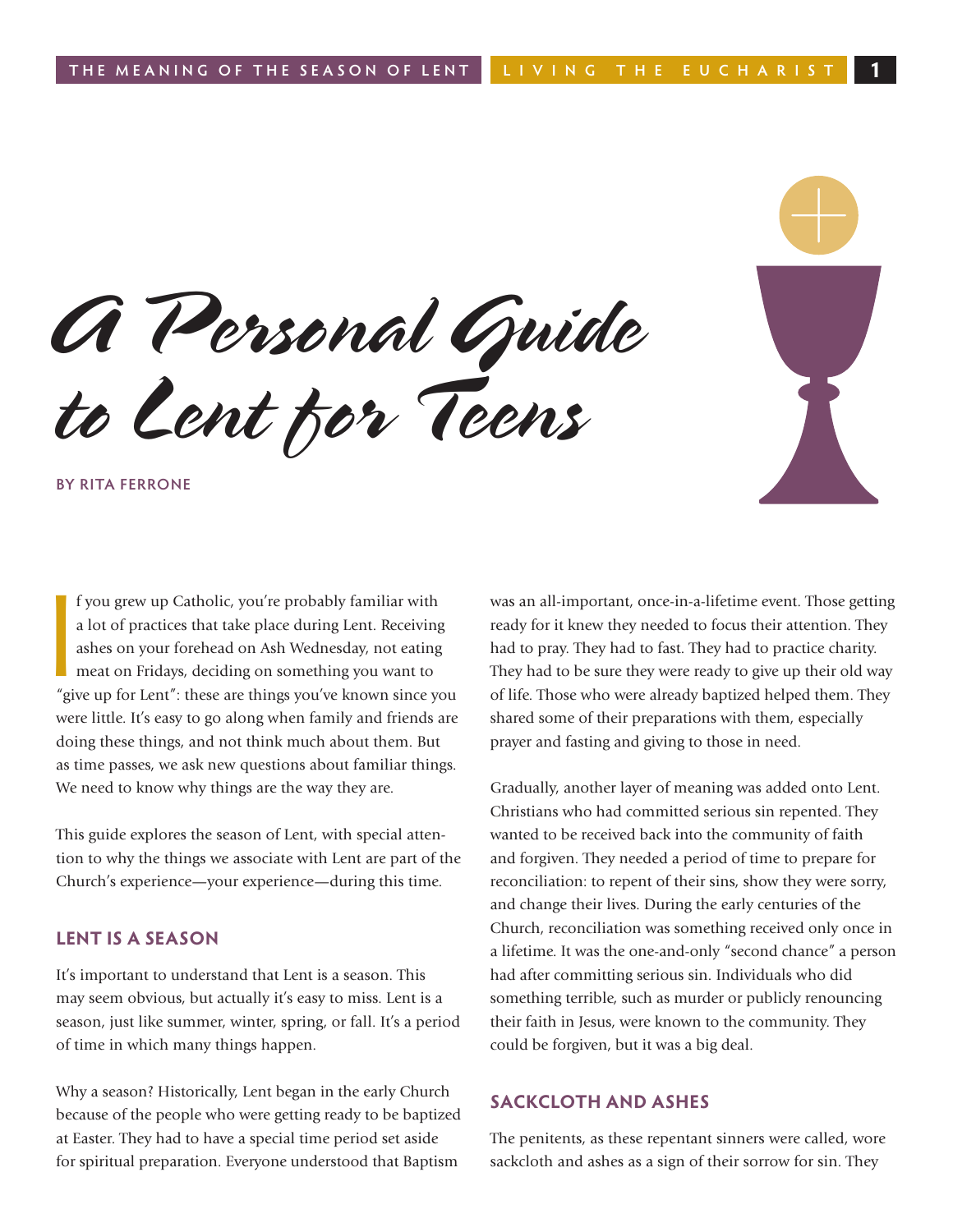wanted to be faithful Christians once again. They prayed and fasted and tried to make up for the wrong they had done. The Christian community, for their part, did not sit idly by. They were inspired by the sincerity of these people who wanted so much to return to God's family and to repair the damage caused by their sin. They helped the penitents, and also tried hard to repent of their own, lesser sins, in order to show their solidarity. Eventually, everybody began to take on at least a few ashes to show that they repented of their own sins, too.

Today we understand that reconciliation can happen more than once. The Sacrament of Penance can be celebrated as often as needed. Still, it is inspiring to remember the journey of reconciliation that happened during Lent in those early centuries.

The historic roots of Lent explain its character. It began as a time to get ready—in a spiritual and authentic way for both initiation (Baptism), on the one hand, and for reconciliation on the other. In both, it was a wholecommunity project, in which everybody shared certain disciplines, such as prayer and fasting and giving to those in need.

#### **CONVERSION**

Today, Lent remains true to these ancient, two-fold roots. The outward forms have evolved through history, but the inner dynamic of Lent—its spirit—remains the same. For both initiation and Reconciliation, the basic dynamic or spirit can be summed up in a single word: conversion. This is why so many Lenten practices call us to make decisions. Change takes place gradually, by the grace of God, but we have to cooperate with God's grace. This requires a choice.

When the word conversion is used in the secular world, it might mean any change. But when this word is used to speak of Christian conversion, it means becoming more anchored in our total relationship with God—heart, mind, and action. Conversion is never just a "turning away" from something. It is always a "turning toward" something or, better yet, Someone. Lent calls us to turn toward God, to receive his grace, and to respond by the way we live.



Christian living is always new as we continue to change and grow through life. That is why we need the season of Lent every year. Lent is a time set aside to renew our conversion, to turn to God afresh—today. This may look different from when we were younger, or even how it looked just one year ago.

#### **ASHES**

When ashes are traced on your forehead on Ash Wednesday, the minister says some words. By reflecting on these words, we can better understand what the ashes mean.

Here's the first of the two alternatives that the priest or minister might use:

*Repent, and believe in the Gospel.*

These words capture the spirit of conversion exactly. To repent, or turn away from sin, is to make a commitment to move toward the light of God's goodness and truth. Our misplaced priorities, our bad habits, our failure to love God and neighbor as we should: these things need to be identified and addressed. Yet that is only part of the story. The second part of this sentence puts forward the positive side of what we have to do: believe in the Gospel. The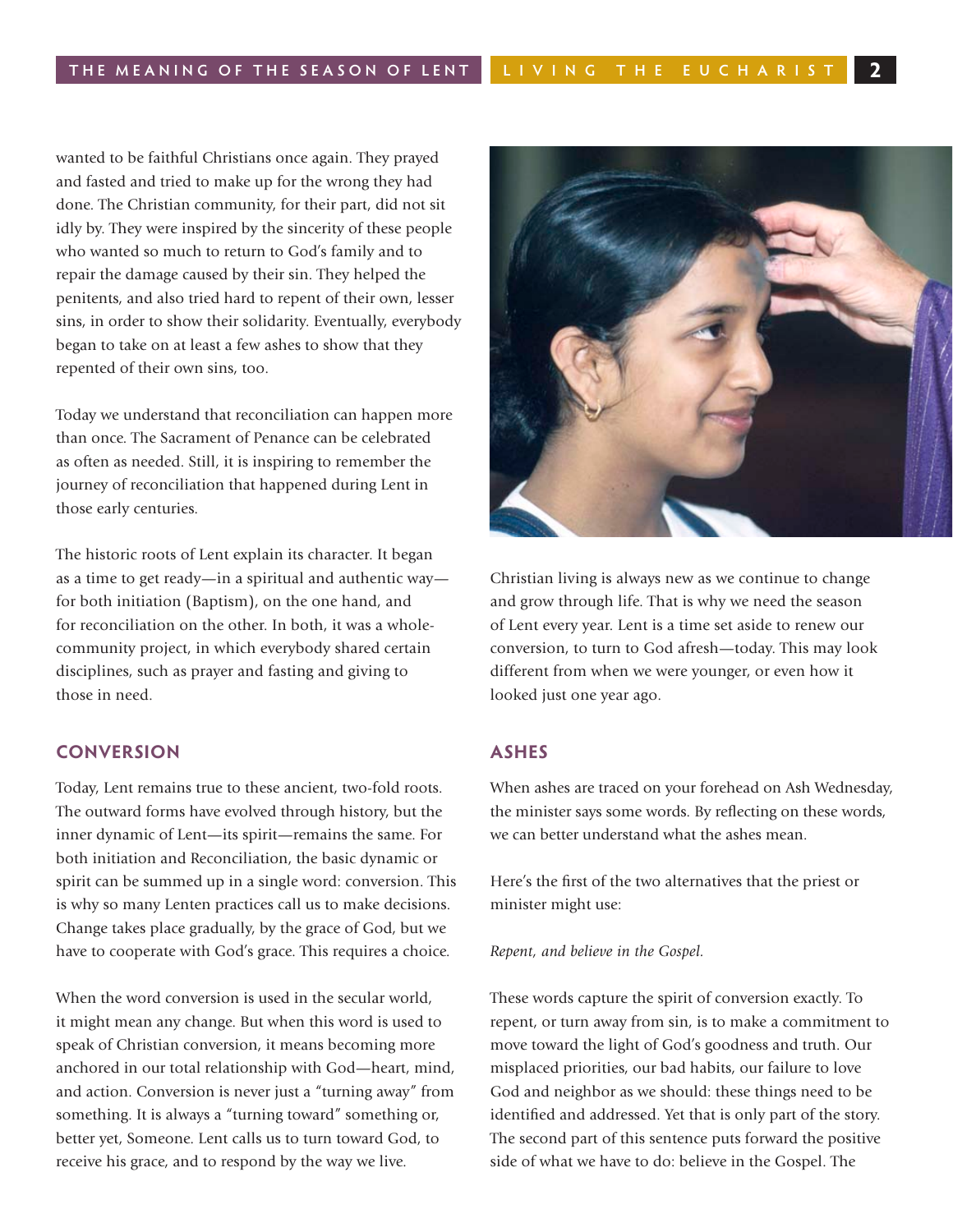Gospel of Jesus Christ is the good news of God's love for the world, and for each and every person. Believing in the Gospel means letting that good news color every aspect of your life. It means joining God in loving people, and being generous with them.

The ashes are traced on your forehead in the sign of the cross. This sign reminds us that the way of discipleship always includes the cross. We share in Christ's death and resurrection by dying to self and living for God. This may sound somber, but actually it is good news. If we live for ourselves, let's face it, we will have a pretty small life. But if we live for God, we take part in the great drama of salvation that reaches to the ends of the earth. The whole universe is ours, when we belong to Christ.

The other words that might accompany the giving of ashes are:

*Remember that you are dust, and to dust you shall return.*

In the Book of Genesis, God formed the first human being out of the clay of the ground. The "dust" was formed by God's own hands into a human person. The life of humanity is the "breath" of God himself. Wisdom begins by knowing who we are. We are creatures, not the Creator.

This statement also makes us think about our mortality not a comfortable thought. Yet if we hear it in the right spirit, it can help us to focus on what is really important in life. Is our whole life bent on seeking things that will pass away—worrying about our appearance, achievements, or possessions? It's natural to want to look good, do well, and have nice things. But when we die, none of this will matter. What will matter is the time, love, and energy we have invested in our relationship with God, and how we have loved our neighbor. These words: "Remember that you are dust…" should jump-start a reaction in us: to put more time and attention into what is really important.

The ashes are made from the burnt palms of last year's Palm Sunday procession. What a vivid sign of how glory and honor in this world come down to nothing in the end! Yet God is eternal.

### Prayer

inding more time for prayer is one of the best<br>things you can do for your spiritual life during Lent<br>Prayer is always in season, yet Lent is a special time<br>to give more attention and time to prayer. There are<br>many ways to inding more time for prayer is one of the best things you can do for your spiritual life during Lent. Prayer is always in season, yet Lent is a special time to give more attention and time to prayer. There are step you take simply by saying "Yes, I am going to pray more this Lent."

Traditional Lenten practices that can encourage prayer are: frequent Mass attendance, praying the Liturgy of the Hours, receiving the Sacrament of Penance, and participating in devotions.

#### **Sunday Mass**

Mass on Sunday is essential because the liturgy is the central celebration of our faith. As Lent begins, do a selfcheck. Do you go to Mass every Sunday? What is your attitude toward going? Do you pray the Mass, or are you "somewhere else" in your thoughts even while physically present in church?

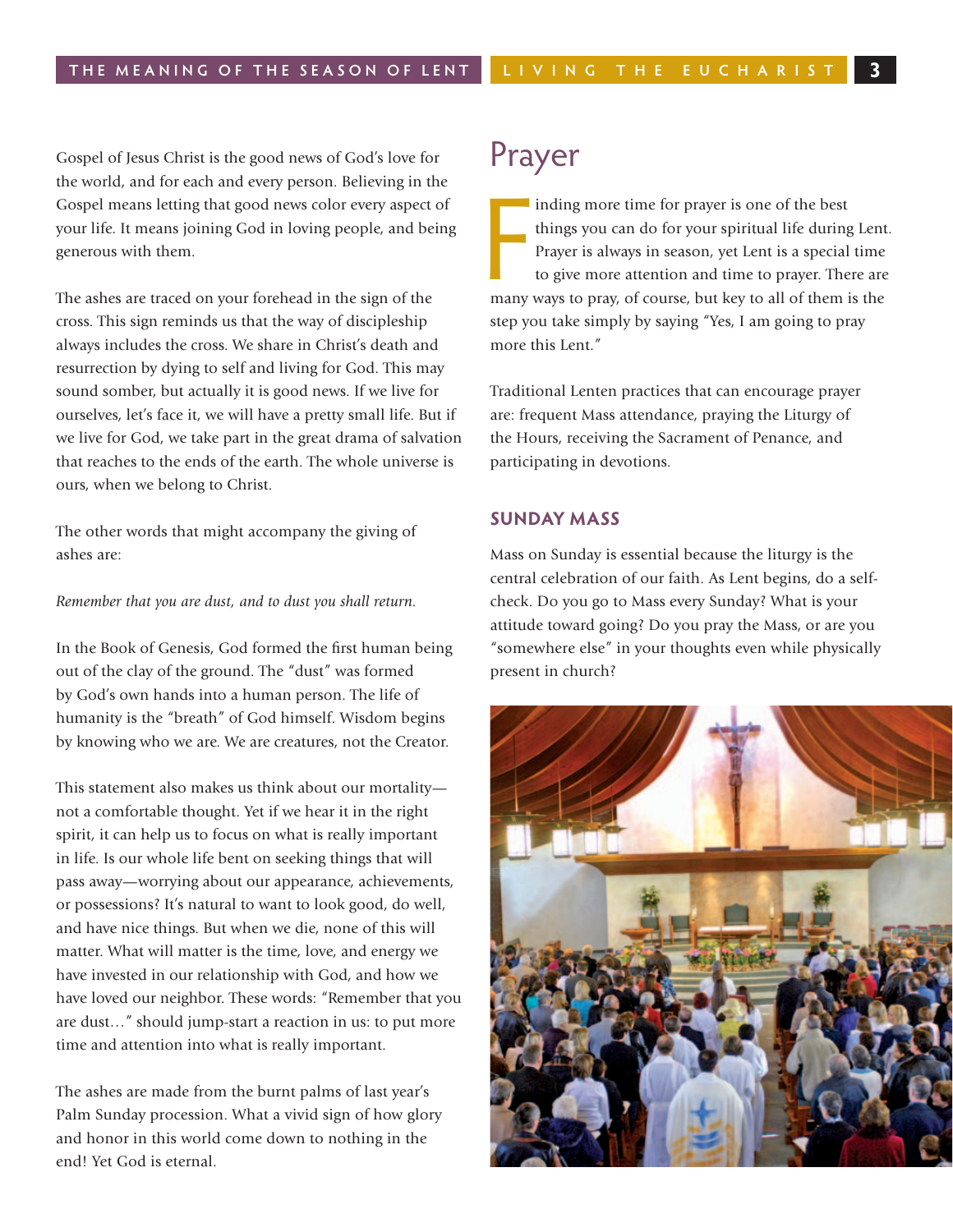If your self-check shows there is room for improvement, don't be discouraged! There are many ways to enhance your prayer at Mass. Lent is a great time to try one or several of them. Here are a few:

**n** Preview the Scripture readings and prayers for the upcoming Sunday and ask, "What is the message for me today?" Think about one message you hear, among many. Let it resonate in your spirit. You can find the Scripture readings here: www.usccb.org/bible/readings/

■ Get to church a bit earlier than usual and open your heart to God, giving thanks for the good things of the preceding week. Put your personal needs before God in silent prayer before Mass begins.

■ Participate in a *Living the Eucharist* discipleship group for teens. Sharing faith with others in your age group can be enlightening and will make a difference in how you pray at Sunday Mass.

Whatever helps you to participate more fruitfully in Sunday liturgy, make an effort to do it during Lent. The readings, rites, and themes of the liturgy are rich during this time.

You will probably pray for the elect in your parish, as they prepare for Baptism at the Easter Vigil. There are special liturgical rites for them on the Third, Fourth, and Fifth Sundays of Lent, in which you will participate as part of the congregation. The elect need our prayers. They also

**ELECT** is the term, used only in Lent, for those catechumens who are preparing for Baptism at the Easter Vigil. They begin to be called "the elect" at the Rite of Election, which takes place on or near the First Sunday of Lent, usually at a diocesan liturgy. The elect may be adults, teens, or children the age of seven and older, who have participated in the RCIA. The term "elect" means they have been chosen by God and the Church to receive the sacraments this Easter.

There are special liturgical rites called the **SCRUTINIES**. Through the Scrutiny rites, the elect gain enlightenment concerning human sinfulness a reality that sometimes drags us down. We pray that the elect will be liberated from anything that might keep them from fully embracing Christ and the new life of Baptism. We also gain insight for ourselves into the nature of sin and the promise of redemption that Jesus offers.

offer something to us: the witness of their sincere desire for Baptism into Christ Jesus. They need our example of faith in return.

#### **What's Missing During Lent?**

Some things that are in the liturgy the rest of the year are NOT present during Lent. The Alleluia is gone. The Glory to God disappears. Decorations are kept to a minimum. The music of Lent is less festive than at other times of the year. Many parishes cut back on the use of musical instruments. In fact, the whole atmosphere of the liturgy is altered to become more quiet, reflective, and sober. The penitential color, purple, predominates. The Fourth Sunday of Lent is a little more cheerful (rose-colored vestments, flowers, and some festive music is permitted), but for the most part Lent is a down-to-essentials, serious time.

The absence of the Alleluia and the presence of the color purple are not just window-dressing. They really matter. Why? Because the liturgy sets the tone for our whole experience of the season. When the liturgy feels different through these outward signs, we know something significant is supposed to happen within us, too. The changes, you may have noticed, all have a certain seriousness or gravity. By making room for more silence and reflection, the liturgy is encouraging us to become more aware of our need for conversion. By removing some of the joyful expressions from our worship, we become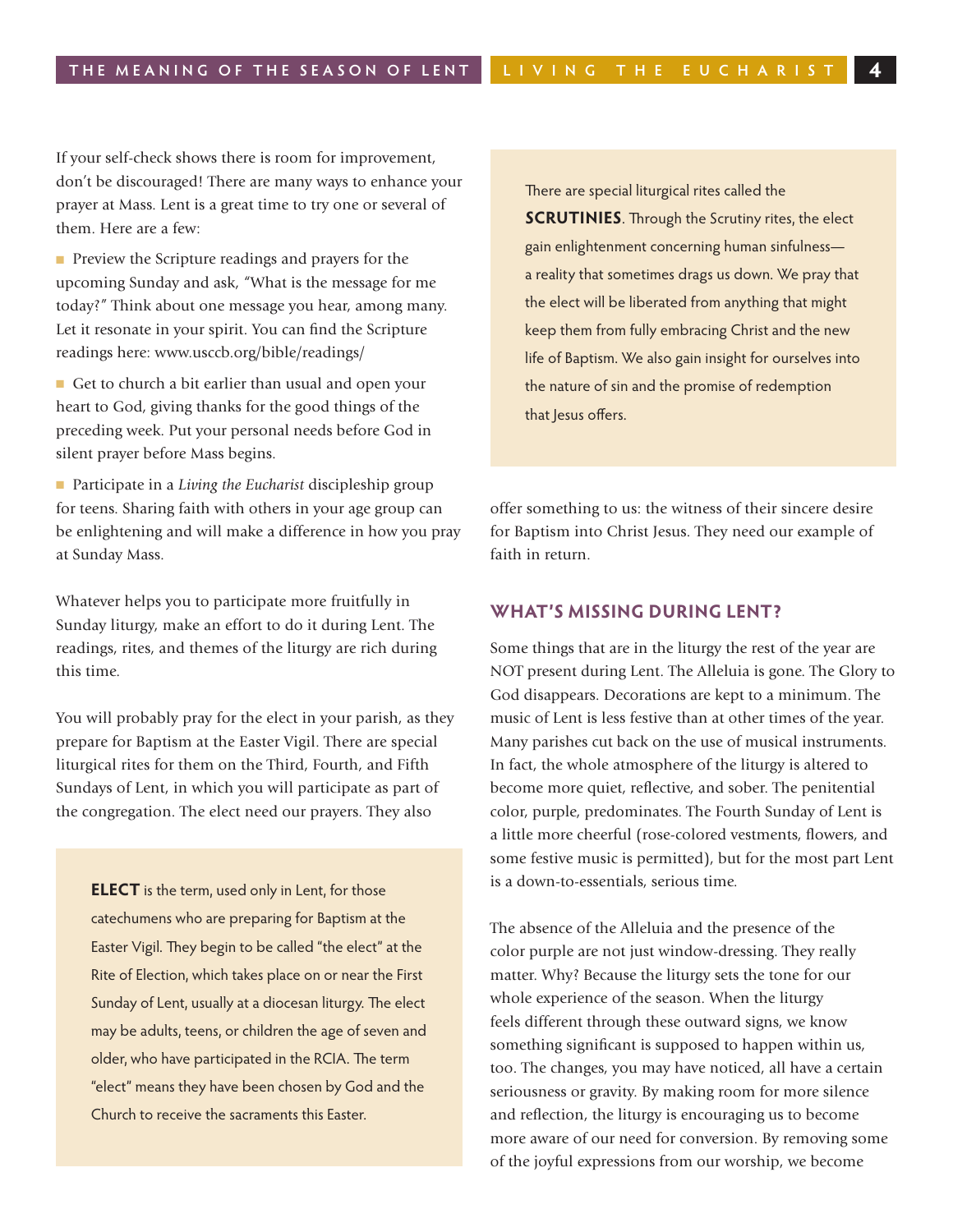aware of the empty space—in our hearts and in our lives where we long for God. This is a holy longing, and we need to get in touch with it during Lent.

#### **Daily Mass and the Liturgy of the Hours**

Participating in the Eucharist on weekdays as well as on Sundays can be a great way to deepen your prayer life. If daily Mass is available and you can go, do it. It's a way to grow closer to Jesus and be strengthened in faith.

The Liturgy of the Hours is a beautiful expression of daily prayer, centered on the psalms. Some parishes celebrate Morning and Evening Prayer all year. Others schedule it only during certain seasons, such as Lent. It can also be prayed alone.

#### **The Sacrament of Penance**

As Lent unfolds, and we focus on our desire for a fresh encounter with the living God, we begin to examine our conscience and ask, "Where are my roadblocks?" The Sacrament of Penance is a wonderful opportunity to get past those roadblocks and experience forgiveness, joy, and peace. Many parishes offer, sometime during Lent, a communal celebration of reconciliation, with time for individual confessions. Individual confessions can also be made at the regularly scheduled time in the parish, or by appointment with a priest.

When you receive absolution after you have confessed your sins, notice the profound words the priest says:

*God, the Father of mercies, through the death and resurrection of his Son has reconciled the world to himself and sent the Holy Spirit among us for the forgiveness of sins; through the ministry of the Church may God give you pardon and peace, and I absolve you from your sins in the name of the Father, and of the Son, and of the Holy Spirit.*

The death and resurrection of Jesus Christ—the Paschal Mystery—is the foundation of reconciliation. There's no better time to celebrate this sacrament than when we are getting ready for Easter.



#### **Lenten Devotions**

Devotions help us to relate to the mysteries of salvation on a feeling level. One of the most popular devotions among Catholics during Lent is the Stations of the Cross. It is a way to meditate on the episodes of the Passion, and to see how the walk of our own life brings us into step with the redemptive suffering of Jesus. There are various ways to practice this devotion. Some are subdued and quiet. Others are bold and creative—including drama, music, and reflections on contemporary issues. Many parishes pray the Stations of the Cross on the Fridays of Lent.

Other Lenten devotions include: reading the Passion of Christ in Scripture, watching Passion Plays, singing Lenten hymns, veneration of the cross, processions with the cross, devotions to the wounds of Christ or to one of the specific incidents of the Passion, and the *Via Matris,* based on the seven sorrows of Mary.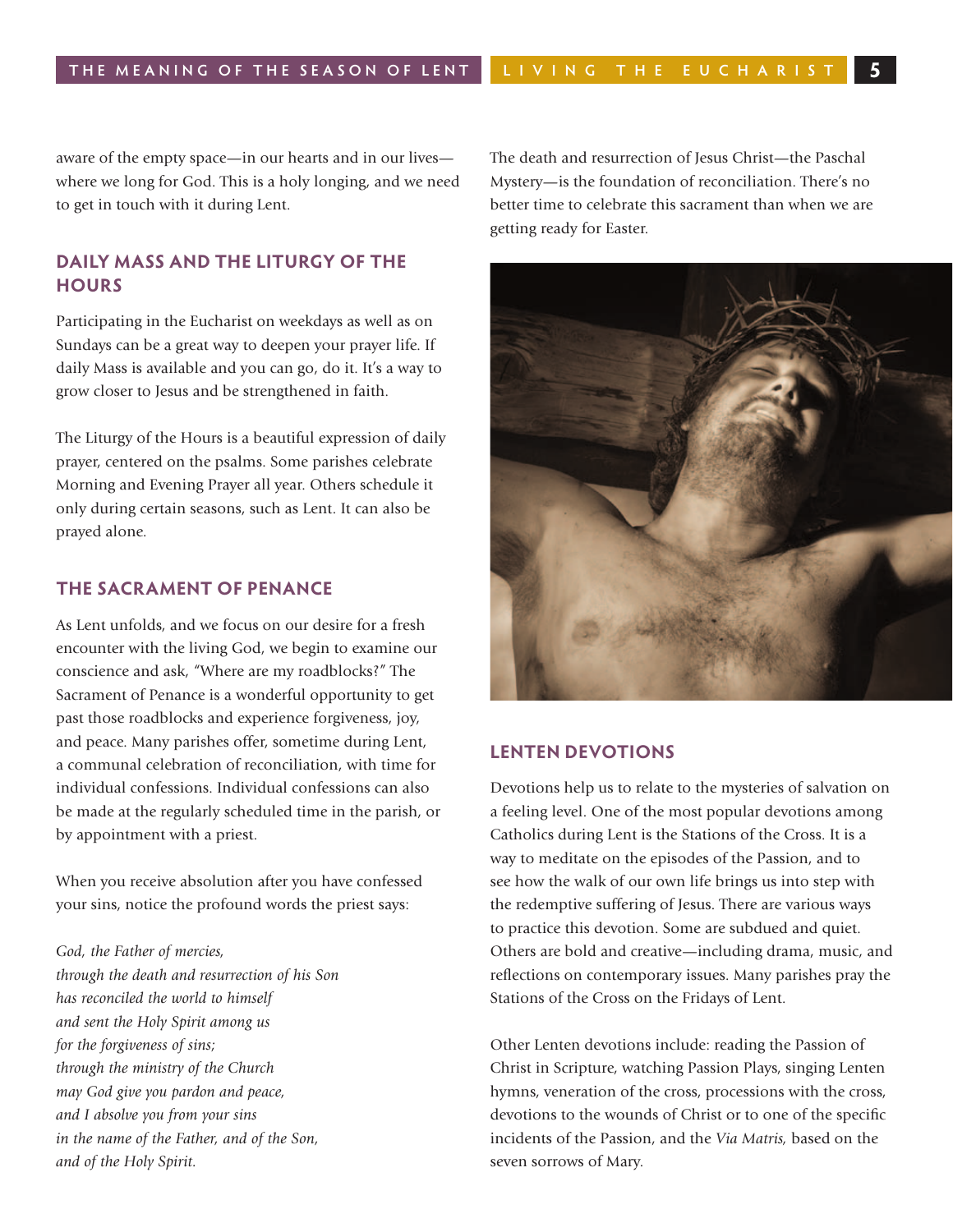

#### **Prayer in Secret**

There is more to Lent than public observances. We must follow the advice of our Lord in the Gospel when he says, "When you give alms, do not blow a trumpet before you… Do not let your left hand know what your right is doing" (Matthew 6:2–3). His advice concerning prayer is similar: "When you pray, go to your inner room, close the door, and pray to your Father in secret. And your Father who sees in secret will repay you" (Matthew 6:6).

## Fasting and Abstinence

n two days of the year, Ash Wednesday and Good Friday, all Catholics who are able to fast are asked to do so. Fasting means eating only one full meal. If necessary, you can eat two smaller meals, too, but basically it's on Good Friday, all Catholics who are able to fast are asked to do so. Fasting means eating only one full meal. If necessary, you can eat two or munching through the day. Voluntary fasting also can take place on other days. For example, everyone is encouraged to fast on Holy Saturday, though it's not required.

#### **Reasons for Fasting**

Why fast? Fasting is an ancient discipline practiced by Christians through the ages. It's tempting to see fasting as a kind of diet, but that's not what it's about. Our fasting has a spiritual purpose. By foregoing food for a time, Christians affirm: "One does not live by bread alone, but by every word that comes forth from the mouth of God" (Matthew 4:4). We fast to clear our mind and to turn our thoughts to God. That is why Jesus fasted in the desert, and why many people fast today.

Although the ultimate purpose of fasting is spiritual, there is also something very physical about an empty stomach. What do we make of this? When we fast, we experience hunger. We are voluntarily sharing a feeling that millions of people know when they are deprived of food—because of poverty, natural disaster, or war. Compassion for those who lack the necessities of life can arise out of our experience of fasting.

#### **Abstinence on Lenten Fridays**

Abstinence means not eating meat. Abstinence from meat is expected of all Catholics on Ash Wednesday, Good Friday, and all the Fridays of Lent. Why not eat meat? Traditionally, meat has been considered a luxury food, so not eating meat is linked to "simple fare" and solidarity with the poor.

For many people today, giving up meat isn't a huge sacrifice in itself. What is challenging is remembering to do it. Above all, it requires being mindful that Fridays are special, which leads us back to the spiritual purpose of the exercise. Why abstain on Fridays? In the cycle of the week, Friday is the day we remember the Passion and death of Jesus, undertaken out of love for all sinners. It's appropriate to share the symbolic gesture of abstinence as a form of self-denial and penance on that day.

#### **GIVING UP SOMETHING FOR LENT**

The practice of "giving up something for Lent" is actually a variation on the theme of fasting and abstinence. It's a personal decision to practice self-denial in some way that is particular to you. What you give up doesn't have to be a type of food. It could be anything nonessential that you normally would enjoy.

It should be something you like, however, not something you didn't want (or want to do) in the first place. Why? Because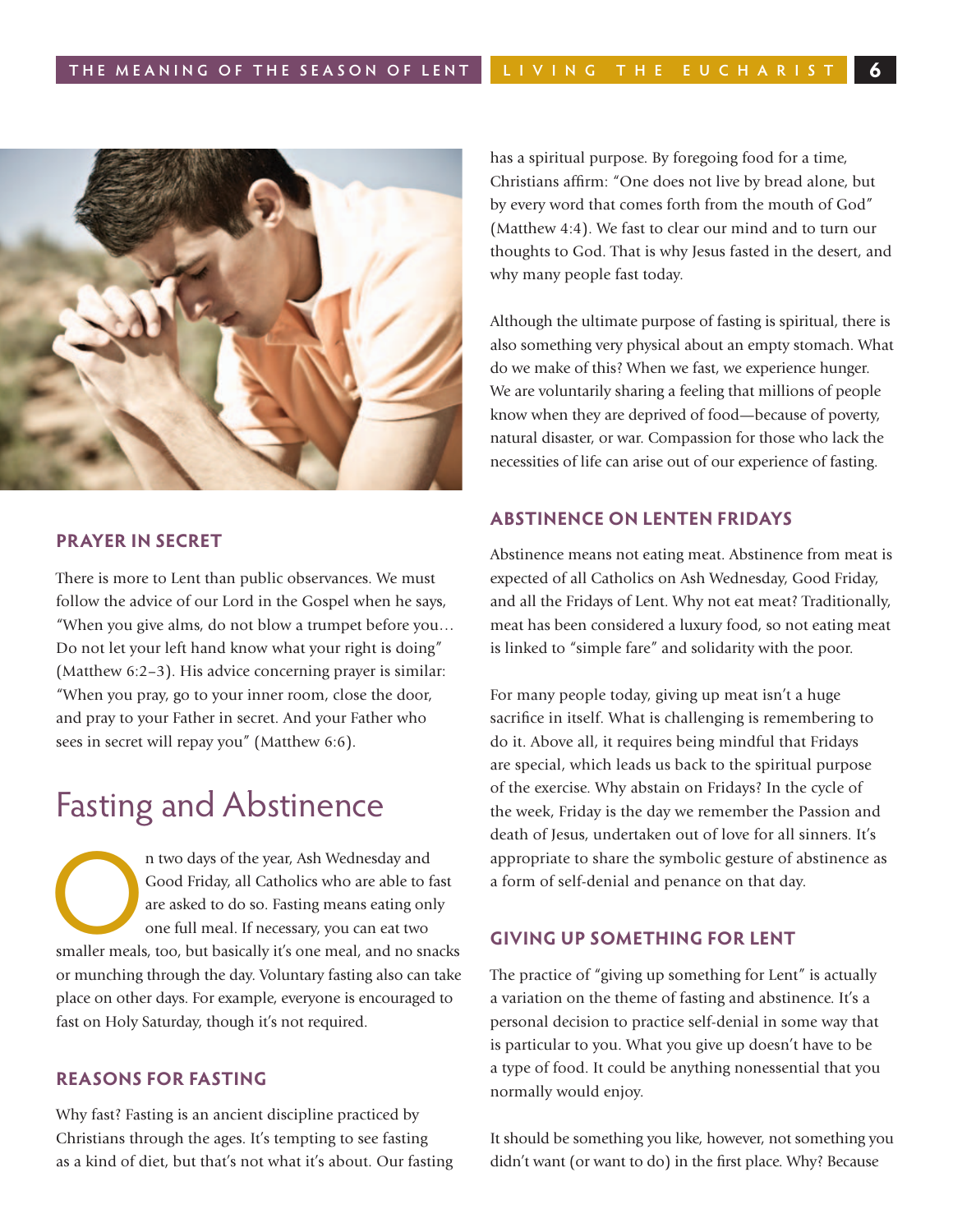the practice is intended to teach us self-discipline. Human beings want things all the time. If we could look inside each person's heart, we would find a mass of longings, some very confused, all very demanding. The Christian, in order to be truly free, needs to learn how to sort through those longings and master them, so as not to be mastered by them. Have you ever seen a two-year-old throw a tantrum because he wants something? If we don't learn self-discipline, we remain, on the inside, just like that two-year-old. On the other hand, if we practice gentleness and self-control, little by little we grow more truly free and responsible.

Learning how to give up something, freely and with good grace, is a necessary step toward maturity. But it is also something more. The Lenten practice of self-denial, or "giving up something," can be an occasion to become a giver.

Most of us have more than we need. Yet when we are focused on our wants, we can end up feeling very needy. Our consumer culture encourages us to always want more. If we practice self-discipline, however, everything looks different. To our surprise, we discover that we have enough. We can afford to be generous. People who give up something for Lent enjoy a fresh opportunity to give something. If you give up some entertainment, suddenly you have that time available. You could help somebody who needs a hand. If you give up sweets or some other treat, guess what? The money you would have spent could make a donation to a charity. And so on.

In short, giving up something for Lent doesn't have to be a sad experience. It can be a doorway to becoming a happier and more generous person.

# New Life at Easter

n Holy Thursday, the Lenten season ends<br>
and the Triduum begins. The liturgy marks<br>
the change vividly. At the Mass of the<br>
Lord's Supper on Holy Thursday evening,<br>
the vestments and altar coverings are no longer purple. and the Triduum begins. The liturgy marks the change vividly. At the Mass of the Lord's Supper on Holy Thursday evening, Instead, they are festive white. The *Gloria* returns, with bells! The Alleluia will return only at the Easter Vigil,

The **TRIDUUM** is the three-day celebration of Christ's Passover from death to resurrection. The Triduum is the high point of the whole liturgical year. Also called the Paschal Triduum or the Easter Triduum, it begins with the Mass of the Lord's Supper on Holy Thursday, continues through the celebration of the Lord's Passion on Good Friday, reaches its climax at the Easter Vigil on the night of Holy Saturday, and flows through the Masses of Easter day. The Triduum closes with Evening Prayer on Easter Sunday.

yet already there is a new atmosphere, clearly different from that of Lent.

Churches are filled with flowers at Easter because they are a sign of new life. The paschal candle burns brightly as a sign of Christ's risen life. But the greatest sign of new life at Easter is Baptism. The newly baptized, and those who have renewed their baptismal promises, are the bearers of light and life during the Easter season. When you renew your baptismal promises, you too become a living sign that Christ is risen. He is alive!

Here's how it works. For forty days we've followed the disciplines of Lent: praying, fasting, and giving to those in need. We've gotten down to basics. We've asked for forgiveness of our sins. We've realized how blessed we are to have a relationship with a God who loves us. We've strengthened our discipleship. These are movements of faith. What we may not realize immediately, however, is that all these movements of faith are building up to something.

That something is Easter—Easter within us, Easter among us, and Easter in the whole world. Even nature takes part in the celebration, as the date of Easter depends on the sun and the moon in the coming of the Spring equinox in the northern hemisphere! When we reach the Paschal Triduum, something profound happens, for which Lent has made us ready: Christ's victory becomes ours. As St. Paul